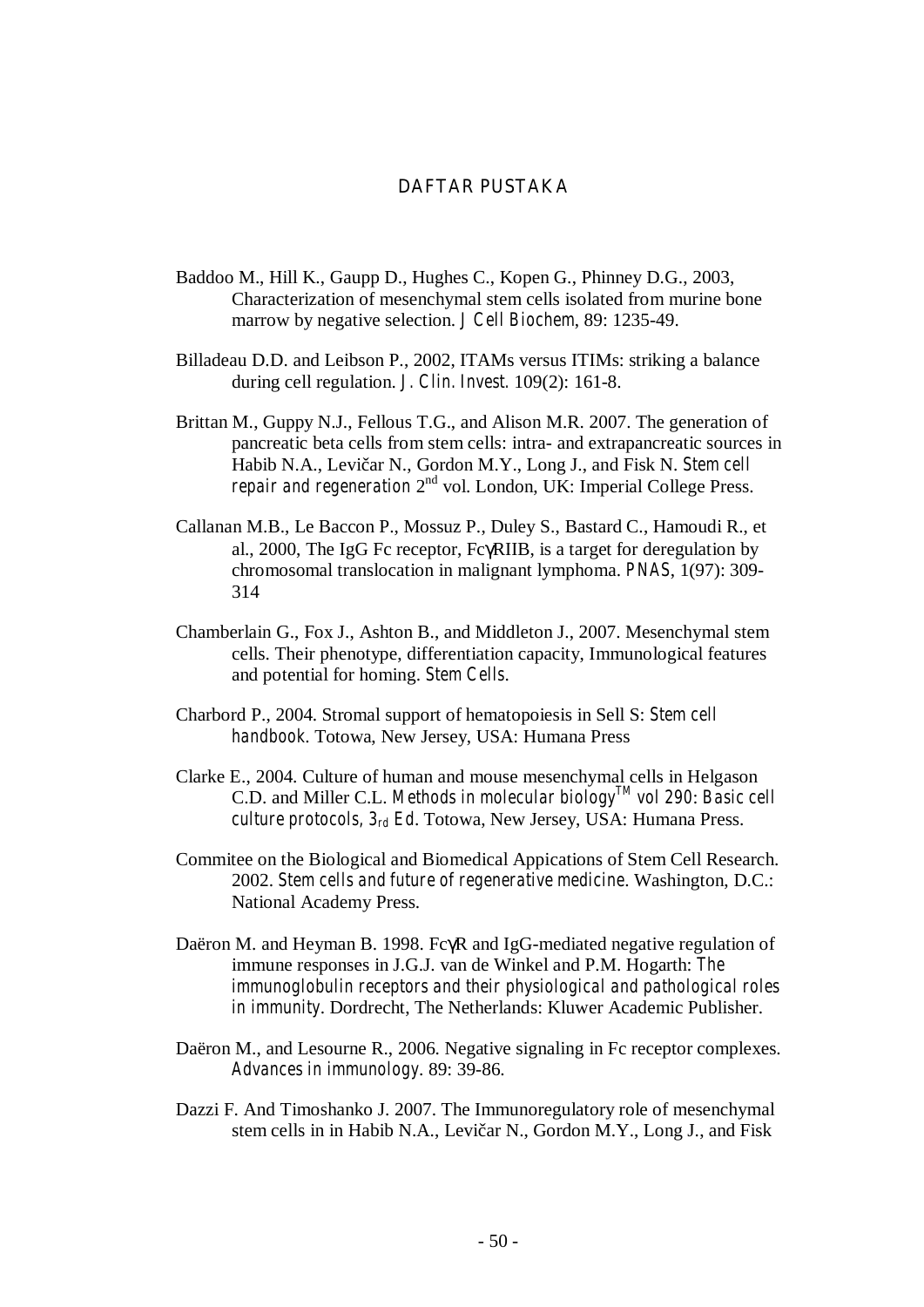N. *Stem cell repair and regeneration* 2nd vol. London, UK: Imperial College Press.

- De Bari C., Pitzalis C., and Dell'Accio F. 2007. Joint tissue engineering in Habib N.A., Levičar N., Gordon M.Y., Long J., and Fisk N. *Stem cell repair and regeneration* 2nd vol. London, UK: Imperial College Press.
- Dennis J.E. and Caplan A.I., 2004. Bone marrow mesenchymal stem cells in Sell S: *Stem cell handbook*. Totowa, New Jersey, USA: Humana Press
- Di Nicola M., Carlo-Stella C., Magni M., Milanesi M., Longoni P.D., Matteucci P., et al., 2002. Human bone marrow stromal cell suppress T-lymphocyte proliferation induced by cellular or nonspesific mitogenic stimuli. *Blood*, 10(99): 3838-43
- Dicker A., Le Blanc K., Åström G., van Harmelen V., Götherström C., Blomqvist L., Arner P., et al., 2005, Functional studies of mesenchymal stem cels derived from adult human adipose tissue. *Experimental Cell Research*  2005, 308: 283-90.
- Dominici M., Le Blanc K., Mueller I., Slaper-Cortenbach I., Marini F.C., Krause D.S. et al., 2006, Position paper, Minimal Criteria for defining multipotent mesenchymal stromal cells. The international society for cellular therapy position statement. *Cytotherapy*, 4(8): 315-7.
- Doyonnas R., and Blau H.M., 2004. What is the future for stem cell research? in Sell S: *Stem cell handbook*. Totowa, New Jersey, USA: Humana Press
- Evans N.D. and Polak J.M. 2007. The potential of stem cells in tissue engineering in Habib N.A., Levi ar N., Gordon M.Y., Long J., and Fisk N. *Stem cell repair and regeneration*  $2^{nd}$  vol. London, UK: Imperial College Press.
- Fridman W.H. 1998. Introduction to the Field in J.G.J. van de Winkel and P.M. Hogarth: *The immunoglobulin receptors and their physiological and pathological roles in immunity*. Dordrecht, The Netherlands: Kluwer Academic Publisher.
- Gavin A., Hulett M., and Hogarth P.M. 1998. Molecular basis for the interaction of Fc receptors with immunoglobulins in J.G.J. van de Winkel and P.M. Hogarth: *The immunoglobulin receptors and their physiological and pathological roles in immunity*. Dordrecht, The Netherlands: Kluwer Academic Publisher.
- Goebel S.U., Iwamoto M., Raffeld M., Gibril F.,Wei H., Serrano J., Jensen R.T., 2002. HER-2/*neu* expression and Gene Amplification in Gastrinomas, Correlations with Tumor Biology, Growth, and Aggressiveness. *Cancer research*. 62: 3702-10.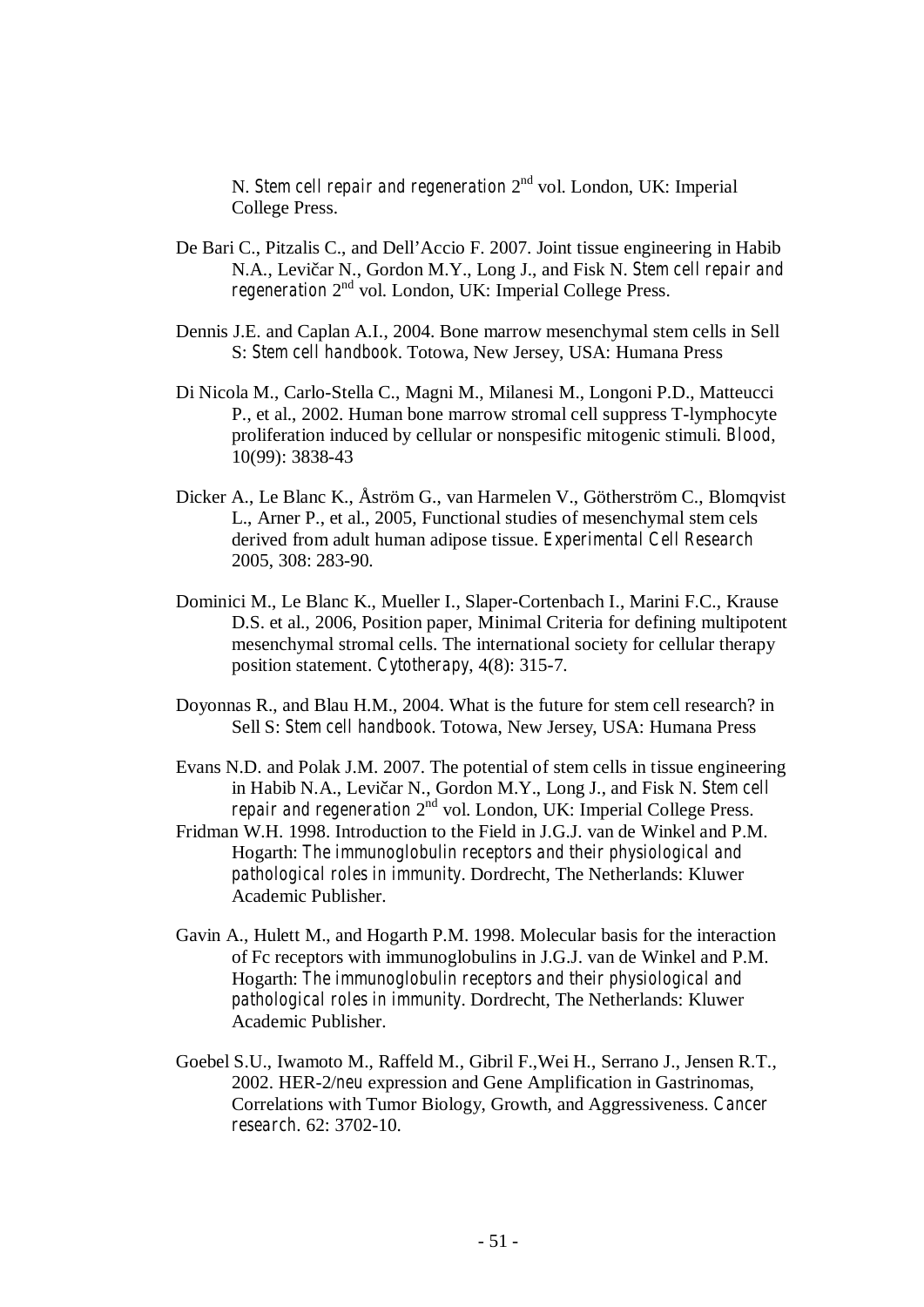- Gomillion C.T., Burg K.J.L.,2006, Stem cells and adipose tissue engineering. *Biomaterials* 2006, 27: 6052-63.
- Götherström C, Guillot P.V., and Fisk N.M. 2007. Fetal mesenchymal stem cells are more primitive than adult mesenchymal stem cells in Habib N.A., Levi ar N., Gordon M.Y., Long J., and Fisk N. *Stem cell repair and regeneration* 2nd vol. London, UK: Imperial College Press.
- Götherström C., Ringdén O., Tammik C., Zetterberg E., Westgren M., Le Blanc K., 2004, Immunologic properties of human fetal mesenchymal stem cells. *Am. J. Obgyn.* 2004, 190: 239-45.
- Guo J., Lin G.S., Bao C.Y., Hu Z.M., and Hu M.Y., 2007, Anti-inflammation role for mesenchymal stem cells transplantation in myocardial infarction. *Inflammation* 2007, 30: 97-104.
- Isnardi I., Lesourne R., Bruhns P., Fridman W.H., Cambier J.C., and Daëron M., 2004. Two distinct tyrosine-based motifs enable the inhibitory receptor FcγRIIb to cooperatively recruit the inositol phosphatases SHIP1/2 and the adapters Grb2/Grap. *J. Biol. Chem.,* 50(279): 51931-8.
- Kern S., Eichler H., Stoeve J., Klüter H., Bieback K., 2006, Comparative analysis of mesenchymal stem cells from bone marrow, umbilical cord blood, or adipose tissue. *Stem Cells* 2006, 24: 1294-31.
- Le Blanc K., Rasmusson I., Sundberg B., Götherström C., Hassan M., Uzunel M., et al., 2004, Treatment of severe acute graft-versus-host disease with third party haploidentical mesenchymal stem cells. *Lancet*, 363: 1439-41.
- Le Blanc K., Ringdén O., 2002, Immunobiology of human mesenchymal stem cells and future use in hematopoietic stem cell transplantation. *Biology of Blood and Marrow Transplantation*, 11:321-334.
- Le Blanc K., Ringdén O., 2007, Immunomodulation by mesenchymal stem cells and clinical experience. *J intern med* 2007, 262: 509-525.
- Le Blanc K., Samuelsson H., Remberger M., Sundberg B., Ardvidson J., Ljungman P., et al.2007, Transplantation of mesenchymal stem cell to enchance engraftment of hematopoietic stem cells, *Leukemia* 2007*,* 21: 1733-1738.
- Le blanc K., Tammik L., Sundberg B., Haynesworth S.E., Ringdén O., 2002, Mesenchymal stem cells inhibit and stimulated lymphocyte cultures and mitogenic responses idependently of the major histocompatibility complex. *Scandinavian Journal of Immunology,* 57:11-20.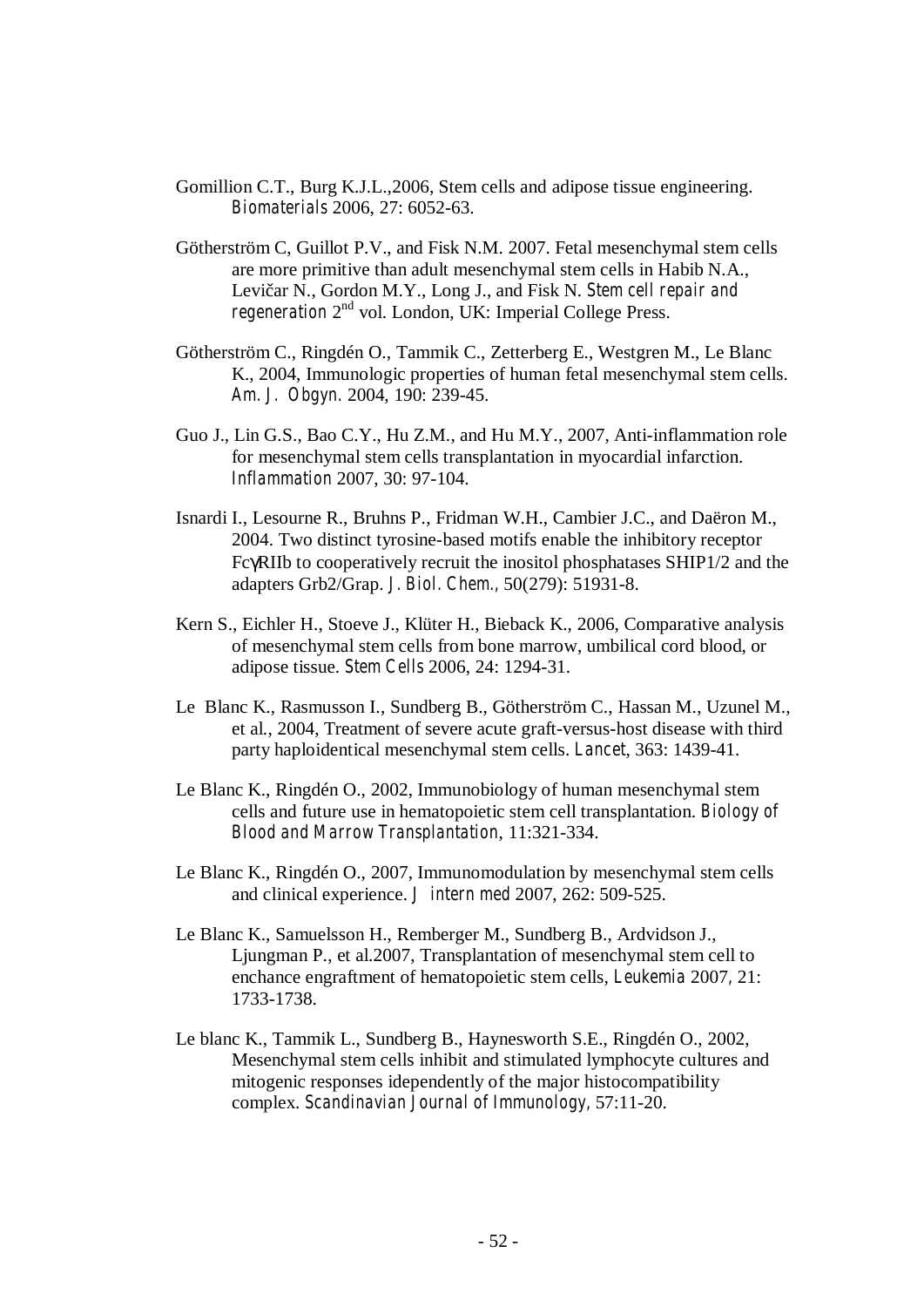- Le Blank K., Tammik C., Rosendahl K., Zetterberg E., and Ringdén O, 2003, HLA expression and immunologic properties of differentiated and undifferentiated mesenchymal stem cells, *Exp. Hematol.* 31: 890-6.
- McKenzie S.E., Indik Z.K., and Schreiber A.D. 1998. Phagocyte Fc receptors for IgG in J.G.J. van de Winkel and P.M. Hogarth: *The immunoglobulin receptors and their physiological and pathological roles in immunity*. Dordrecht, The Netherlands: Kluwer Academic Publisher.
- Meng L., and Zhong C.H. 2007. Mesenchymal stem cells: Biology and clinical potential in type 1 diabetes therapy. *JCMM*<sup>\*</sup>. (accepted work that has been peer-reviewed and approved for publication in the Journal of Cellular and molecular Medicine, but has yet to undergo copyediting and proof correction)
- Mi H.M., Sun Y.K., Yeon J.K., Su J.K., Jae B.L., Yong C.B., et al., 2006, Human adipose tissue-derived mesenchymal stem cells improve postnatal neovascularization in a mouse model of hindlimb ischemia. *Cell Physiol Biochem 2006,* 17: 279-290.
- National Institutes of Health Stem Cell Information. 2002. *Stem cell basics*. http://stemcells.nih.gov/info/basics/-basics6.asp, 10 November 2008.
- Pieterz G., Mottram P.L., van de velde N., Sardjono C.T., Esparon S., Ramsland P., et al., 2008. Inhibition of destructive autoimmune arthritis in FcgammaRIIa transgenic mice by small chemical entities. *Immunol. Cell biol 2008.* 1-10
- Pittenger M.F., Mackay A.M., Beck S.C., Jaiswal R.K., Douglas R., Mosca J.D., et al., 1999, Multilineage potential of adult human mesenchymal stem cells. *Science* 1999, 284:143-7.
- Rasmusson I., Le Blanc K., Sundberg B., and Ringdén O., 2007, Mesenchymal stem cells stimulate antibody secretion in human B cells. *Scandinavian Journal of Immunology* 2007, 65: 336-43
- Rasmusson I., Ringdén O., Sundberg B., and Le Blanc K., 2005, Mesenchymal stem cells inhibit lymphocyte proliferation by mitogens and alloantigens by different mechanisms. *Experimental Cell Research* 2005, 305: 33-41.
- Rasmusson I., Uhlin M., Le Blanc K., and Levitsky V., 2007. Mesenchymal stem cells fail to trigger efector functions of cytotoxic T lymphocytes. *J. Leucoc. Biol.* 82: 887-893;
- Sardjono C.T., Mottram P.L., and Hogarth P.M., 2003, The role of FcγRIIa as an inflammatory mediator in rheumatoid arthritis and systemic lupus erythematosus. *Immunology and cell biology* 2003, 81: 374-81.